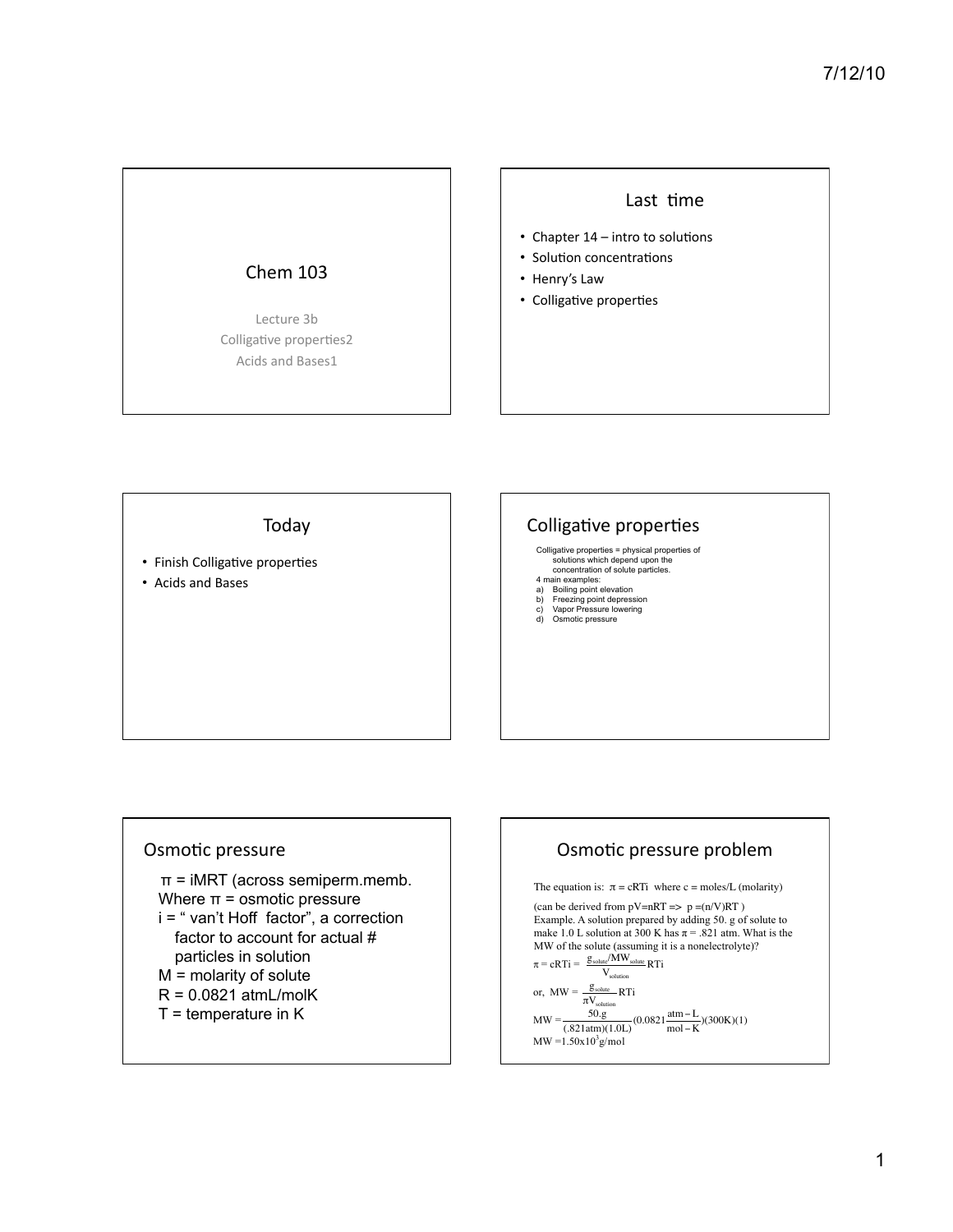### Red blood cells and  $\pi$

Red blood cells (RBC's) are "semipermeable bags", which must maintain the same concentration within and without, or else! (i.e. solution surrounding it must be *isotonic*)

Water leaves cell: crenation

If solution is more concentrated (*hypertonic*) than the internal concentration, what happens?

If solution is less concentrated (*hypotonic*) than the internal concentration, what happens? Water enters cell:hemolysis



Definition of Acid and Base

Arrhenius's definition: acid= proton donor, examples:  $HC1$ ,  $HNO<sub>3</sub>$ base = hydroxide donor examples: NaOH, Mg(OH)<sub>2</sub>

### Definition of Acid and Base: Arrhenius' definition

Arrhenius's definition: HCl--> H+ + Clacid= proton donor, base = hydroxide donor examples: HCl vs NaOH NaOH-->Na+ + OH-

"H+"="H<sub>3</sub>O+" =hydronium ion

#### Bronsted-Lowry definition

Bronsted-Lowry's is a broader definition: acid = proton donor, base = *proton acceptor*. example: HCl vs NH<sub>3</sub>

HCl donates a proton:  $HCl$  --> $H^+$  +  $Cl^-$ NH<sub>3</sub> accepts a proton:  $NH_3 + H^+$  -->  $NH_4^+$ 

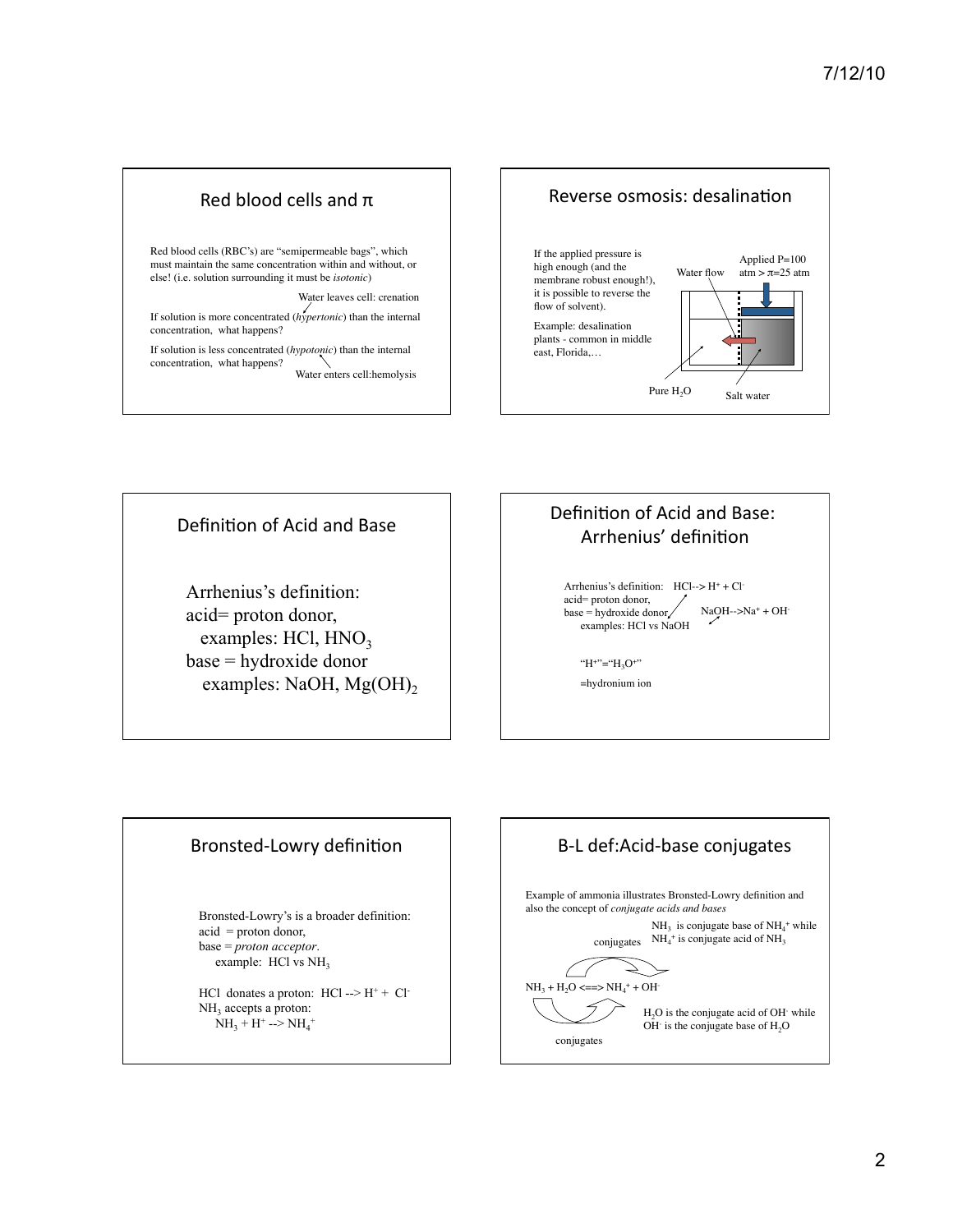### Role of Water

Water is a very important solvent. It can donate or accept protons: it is therefore *AMPHIPROTIC.* As an acid:  $H_2O \rightarrow H^+ + OH^-$ As a base :  $H^+ + H_2O \rightarrow H_2O^+$ Does water act as a base or an acid when HCl is added to it?



### Self-ionization of water

Even pure water can slightly self ionize as follows:  $H_2O + H_2O \leq r = 1$   $H_3O^+ + OH^-$ For pure water:  $[H^+] = 1.0x10^{-7}M$  and  $[OH^-] = 1x10^{-7}$ So,  $K_w = [H_3O^+][OH^-] = (1.0x10^{-7})^2 = 1.0x10^{-14}$ Note that  $K_w$  is a constant (changes slightly with temp.) So for acidic solutions:  $[H_3O^+]$  is high due to presence of acid, and  $[OH^-]$  is low But  $[H_3O^+][OH^-] = 1.0 \times 10^{-14} \text{ still.}$ 

# Strengths of acids and bases

Acids and Bases are categorized into two general types: Strong and weak. Refers to the tendency to donate or accept H+ Strong acids and bases dissociate 100%: HCl, HNO<sub>3</sub>; NaOH, KOH Weak acids and bases do not dissociate  $100\%$ : CH<sub>3</sub>COOH, HF, NH<sub>3</sub> Among weak acids and bases, the rule of thumb is: "the stronger the conjugate, the weaker the acid or base"



# Dissociation of strong acids in water

Strong acids dissociate 100% in water. (Classic example:HCl)

100%  $HCl + H<sub>2</sub>O \longrightarrow H<sub>3</sub>O<sup>+</sup> + Cl<sup>-</sup>$  100% Other examples:  $HNO<sub>3</sub>+H<sub>2</sub>O---H<sub>3</sub>O<sup>+</sup> + NO<sub>3</sub>$ HBr, HI,  $H_2SO_4$  (remember all these strong acids) Often we just write:  $HCl \rightarrow H^+ + Cl^-$ ;  $HNO_3 \rightarrow H^+ + NO_3$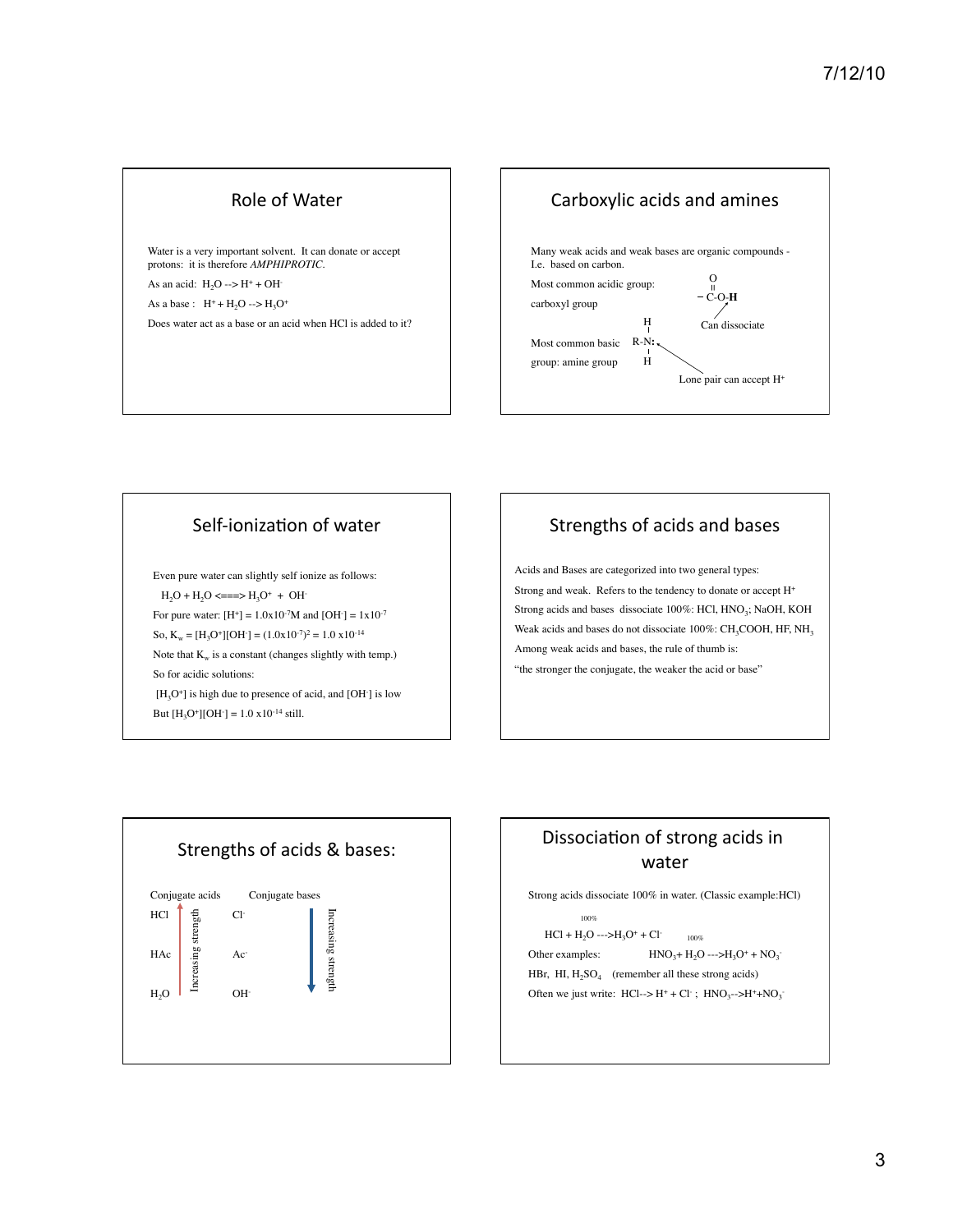### Weak acid solution:  $K<sub>a</sub>$  equilibrium

Weak acids don't ionize 100% (example: acetic acid)  $CH_3-COOH + H_2O \leq \frac{1}{2} = \frac{1}{2}H_3O^+ + CH_3-COO^-$ General eq'n:  $HA + H_2O \leq z = z \geq H_3O^+ + A_2$ "  $K_a$  equilibrium" ;  $K_a$  is "*acid* dissociation constant". Expression for  $K_a$ :  $K_a = [H_3O^+] [A^-] / [HA]$ The *larger* the K<sub>a</sub>, the *stronger* the weak acid. E.g. : for CH<sub>3</sub>CO<sub>2</sub>H,  $K_a = 1.8x10^{-5}$ for  $NH_4$ <sup>+</sup> K<sub>a</sub> = 5.6x10<sup>-10</sup>. CH<sub>3</sub>CO<sub>2</sub>H is the stronger acid.

# Weak base solution:  $K_b$  equilibrium

For weak bases: " $K_b$  equilibrium".  $K_b$  = "base ionization" constant: General equation:

 $B + H_2O \leq z = z$  >  $BH^+ + OH^-$ 

 $K_b = [BH^+][OH^-] / [B]$ 

The greater  $K_b$  is, the stronger the base.

E.g.: for NO<sub>2</sub><sup>-</sup>,  $K_b = 2.2x10^{-11}$  for NH<sub>3</sub>,  $K_b = 1.8 x 10^{-5}$ 

 $NH<sub>3</sub>$  is the stronger base.

$$
K_{a}K_{b} = K_{w} = 1.0 \times 10^{-14}
$$

Be able to prove this: Since  $K_a = [H_3O^+] [A^-]/[HA]$  for acid HA. For it's conjugate base, A, it is:  $K_b = [HA][OH^-] / [A^-]$ So if multiply  $K_a$  of weak acid by  $K_b$  of its conjugate, then :  $K_aK_b = (H_3O^+[[A^-]/[HA]) ( [HA][OH^-]/[A^-])$  $K_a K_b = [H_3 O^+][OH^-] = K_w = 1.0 \times 10^{-14}$ This refers to conjugate pairs.

### pH

Because of wide range of  $[H_3O^+]$ , it's convenient to express concentration levels of  $[H^+]$  by its exponent, using logarithmic scale. This is the "pH scale".

Definition of pH:  $pH = -log[H^+] = -log[H_3O^+]$ 

pH of pure water:  $[H_3O^+] = 1.0x10^{-7}M$  $pH = -log { [H<sub>3</sub>O<sup>+</sup>] } = -log(1.0x10<sup>-7</sup>M) = 7.00$ This is the *neutral* pH

# pH of acidic solutions

If for acidic solution  $[H_3O^+] = 2.0 \times 10^{-4}$ . What's the pH?  $pH = -log(2.0 \times 10^{-4} M) = 3.70$ In general,  $pH < 7.00$  is acidic... And  $pH > 7.00$  is basic. Calculating  $[H^+]$  given the pH:  $[H^+] = 10^{-pH}$ 

# pOH

Definition:  $pOH = -log[OH^{-}]$ Since:  $[H_3O^+][OH^-] = 1.0x10^{-14}$  $-\log{\left[\text{H}_3\text{O}^+\right]}[\text{OH}^-\right] = -\log{1.0x10^{-14}}$  $-log[H_3O^+] - log[OH^-] = 14.00$ Or,  $pH + pOH = 14.00$ (so if you know pH, you can know pOH)